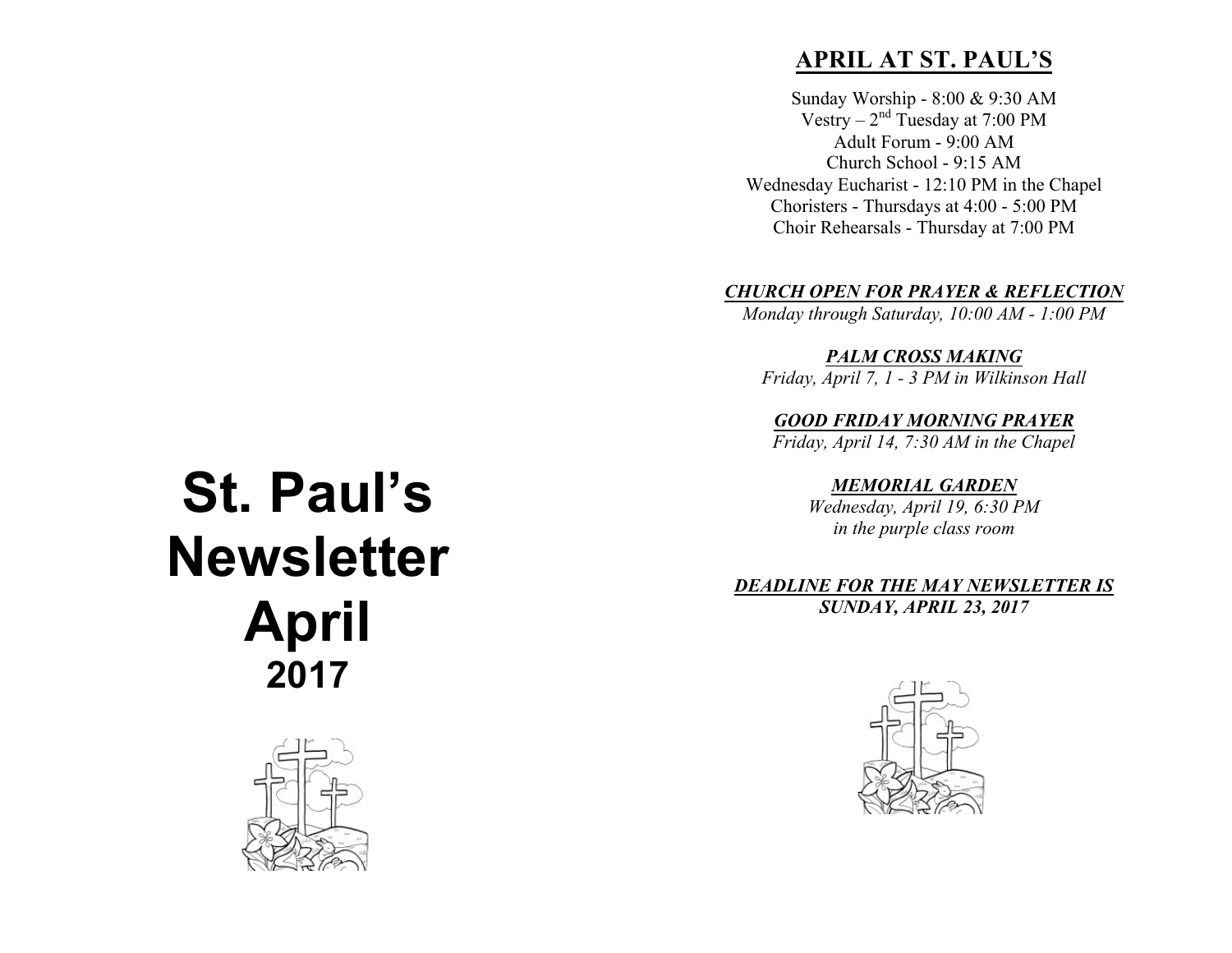#### **HOLY WEEK & EASTER AT ST. PAUL'S April 9 – April 16, 2017**

**Palm Sunday** – April 9 8:00 AM Blessing of the Palms, Dramatic Reading of the Passion & Holy Eucharist 9:00 AM Adult Forum 9:15 AM Church School 9:30 AM Palm Procession, with Dramatic Reading of the Passion & Choral Holy Eucharist *(Child care at both services.)* **Holy Wednesday** - April 12 12:10 PM Holy Eucharist 7:00 PM Service of Tenebrae **Maundy Thursday -** April 13 6:00 PM Celebration of the Lord's Supper & Stripping of the Altar. Please bring soup to share; make your reservation by signing up at church or call the parish office at 203-269-5050 or e-mail to stpaulswallingford@gmail.com. *Also consider bringing food stuffs for Master's Manna.* 8:00 PM – 7:00 AM Good Friday – Night Watch Prayer Vigil – please sign up for an hour or two; call the parish office at 203-269-5050 or e-mail stpaulswallingford@gmail.com to reserve your time. **Good Friday** – April 14 7:30 AM Morning Prayer 1:00 - 2:00 PM "Palms and Stories" for kids of all ages (Main Street entrance) 7:00 PM Good Friday Liturgy, Dramatic Reading of the Passion Story, Veneration of the Cross **Holy Saturday -** April 15 9:00 AM Rehearsal for all Vigil participants 7:00 PM Easter Vigil  $\& 1<sup>st</sup>$  Holy Eucharist of Easter **The Feast of the Resurrection: Easter Sunday**- April 16 6:00 AM Ecumenical Sunrise Service, Ashlar Village Pavillion 8:00 AM Festive Eucharist with Hymns (No Church School or Adult Forum) 9:30 AM Festive Choral Eucharist Easter Egg Hunt after the 9:30 AM service *(Child Care at both services.)* 

# **Vestry Update for March 2017**

Our March meeting was postponed a week due to the snow storm, but we got a lot accomplished.

The minutes from February's meeting and the treasurer's report for February were reviewed and approved as submitted. Also approved with minor changes was the Parochial Report for 2016 that will be submitted to ECCT. Vestry orientation continued with a discussion of safe church training. Members from last year and those elected for this year will need to complete the training this year.

Dee Anne reported that Ashes To Go was a resounding success this year. People went out of their way to stop for ashes. Attendance at the 3 Ash Wednesday services was not affected. Cards with contact information were distributed to those who requested additional information about St. Paul's. Based on Lenten feedback so far we are looking at ways to keep the church open other than on Wednesdays, as well as developing a pamphlet on the architectural history and characteristics of the church and parish hall.

The Vestry will be holding a mini-retreat at the Hub Cap on Center Street the afternoon of Sunday, March  $26<sup>th</sup>$ . A report on the topics discussed and initiatives for this year will be published in next month's Vestry update.

Updates were provided from liaisons to the following committees:

**Christian Formation**: An offer was made for the Director of Religious Education (DRE) position but the candidate declined at the last minute. Kristen Liu reported that we are struggling to get kids to attend and it's very frustrating for the teachers who volunteer their time to put the lessons together. Kristen and Ranee Bibisi will finish out the school year as co-DREs as we regroup to find a permanent DRE.

**Technology/Sound/Communication**: An audit of the sound system in the Sanctuary and Wilkinson Hall was performed.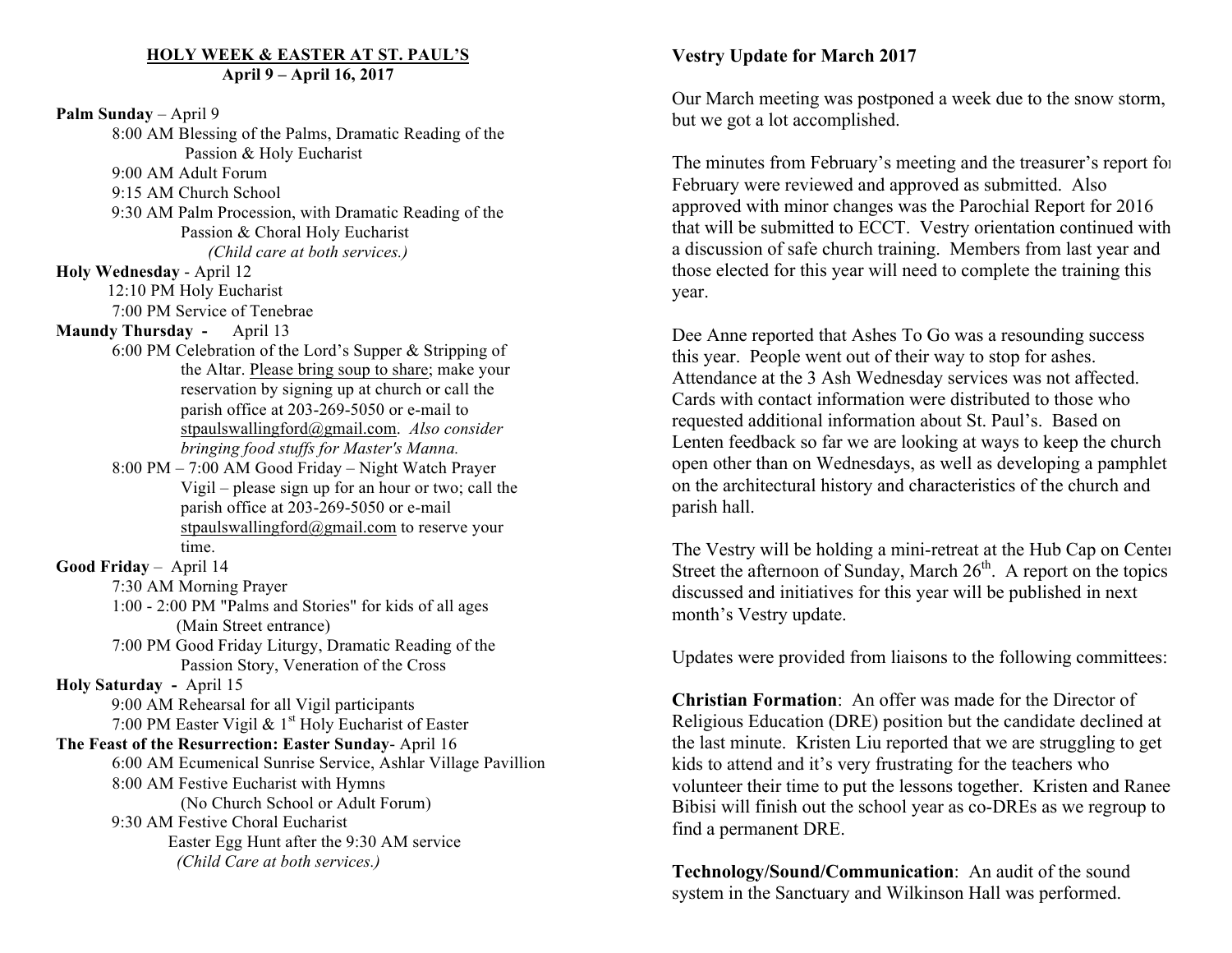Adjustments were made to both systems and a recommendation was made to purchase and install a piece of equipment to regulate feedback. This will be obtained and installed in the next few weeks. Wi-Fi capability was also installed in the Sanctuary.

**Thrift Shop**: we discussed the need for new volunteers and we continue to look for 1-2 people to take over the duties performed by our departing director. We also discussed developing by-laws and setting up a committee similar to Sacred Trust. The committee would be comprised of people elected from the congregation each year as well as representatives from the group of volunteers who keep the Thrift Shop running.

**Sacred Trust:** Carol Ireland was elected chairman at the meeting in early March. Two applications for Nicaragua and a floor polisher were presented and approved by the Vestry. The Vestry also approved allocating \$10,000 of the unallocated funds from 2016 toward this year's Nicaragua trip. The remaining unallocated funds from last year (~\$13,000) will be split evenly between the Sacred Trust Committee and the Major Property Account

Your wardens, Chuck Maynard & Gene Gervais



## LAWN MOWERS NEEDED!

Winter is over (I promise) and now our thoughts turn to lawn mowing. I've already had two people volunteer to help, but we need several more to round out the crew. If you would like to be one of the select few who share in this task, call Bob Mansfield at (203) 269-2719 or call the office. The list will be published early in May, so please let me know.

Bob Mansfield Property Committee Chairman

### **EASTER EGG HUNT**

Easter Egg Hunt will be held after the 9:30 AM service Easter morning. Have a great time!

#### **Church Open for Prayer & Reflection Mondays through**

**Saturday 10 AM - 1 PM** - Due to this being so well-received, we'll be continuing to keep the doors open for additional days after Easter. Please see Gene Gervais (rggervais50@gmail.com) or (203-314-9368) if you can help to host.



### **GIRLS' FRIENDLY SOCIETY**

The St. Paul's Branch of the Girls' Friendly Society meets at the church twice a month and welcomes girls beginning at age 5. Our next meeting is **Tuesday, April 18 from 6:30 - 8:00 PM** in the purple room**.** See you all soon!! Karen Rowe, Branch Advisor & Jane Smith, Leader

#### **Adult Forum –** *Speaking Christian*

There are many words we use regularly as a part of our Christian faith, words such as "faith," "sin," "grace," "heaven," "salvation," and more. What do we mean when we use these words? Have these words lost their power, as theologian Marcus Borg claimed? This spring in the Adult Forum, we will read and discuss Borg's book, *Speaking Christian*, that explores these terms and many more in an effort to reinterpret and restore their rich meaning and to enhance and deepen our faith. The Adult Forum meets on Sundays at 9:00 a.m. in Wilkinson. Please contact Amy Foster at afoster@choate.edu or 203-697-2728 with any questions.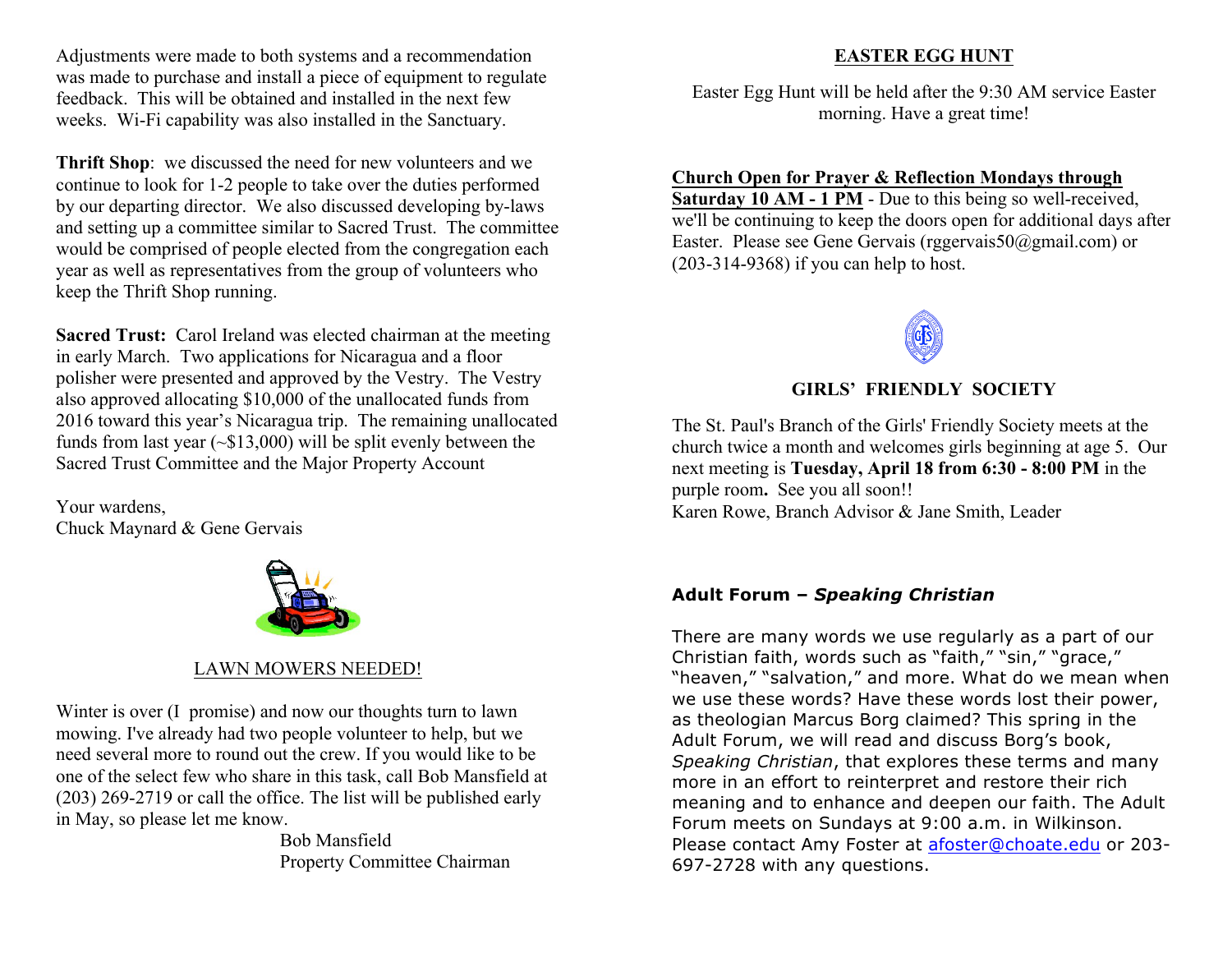

# **EASTER FLOWERS**

If you wish to have Easter Flowers as a memorial for a loved one, please have the names you want remembered, and contributions (checks payable to St. Pau's Memorial Flower fund) in to the Parish Office by April 9th.

**St. Paul's Sacred Trust Committee** -- The next meeting of the St. Paul's Sacred Trust Committee will be June 11, 2017. In addition to In-reach and Outreach requests, the Committee will review college student Honorarium Requests. All requests should be submitted to the parish office no later than May 28, 2017. If you have any questions please contact the parish office or Carole Ireland at 203-988-7405.



The Sacrament of Holy Baptism will be celebrated on the following Feast Days: Easter Vigil (April 15, 2017) and Pentecost (June 4, 2017). Preparation for this celebration of Christian initiation includes a formal application and participation of parents and godparents in our Baptism Workshop and Rehearsal. Please direct any inquiries to the Rector at 203-269-5050 or rector@stpaulswallingford.org.

### **SAVE THE DATE! Rice & Beans Dinner to benefit Nicaragua Service Trip! Saturday, May 13th, 6 pm!**

# **St. Paul's Thrift Shop News**

By the time you read this, we will have bid farewell to Alesia Bauer our hardworking Director of the Thrift Shop. During her tenure, Alesia made many upgrades and improvements in the shop, the most noticeable being the complete repainting and carpeting of the shop this past summer. We wish her well in future endeavors as she begins a new chapter in her life.

Her departure leaves us looking for some volunteers, **male or female**, for the following:

 1. A "tech savy" person to take over publicity via Facebook page and e-mail sale information to the Advisor. These jobs can be done at your leisure at home.

 2. Scheduling of those who work in the shop. Again, this can be done at home in your time frame.

 3. The **MOST IMPORTANT** job, multiple volunteers, male and/or female, husbands & wives, friends & neighbors to work 3 hour shifts in the shop.

**FYI** : The Thrift Shop generates OVER \$10,000.00 in revenue per year for St. Paul's general fund. If our parishioners do not volunteer to help out, this source of revenue will dry up as the shop will not be able to operate. How will this shortfall be made up?? Let's all pitch in and keep this wonderful source of community outreach and revenue **OPEN!**

To volunteer for any of these opportunities or more information contact Jane Smith,  $j$ bunth $@s$ bcglobal.net , 203-265-4846 OR the church office.

Thank you in advance.

**Please advise us of - change of address or telephone numbers - illness, hospitalizations, deaths**

 **- requests for baptisms, weddings, etc.**